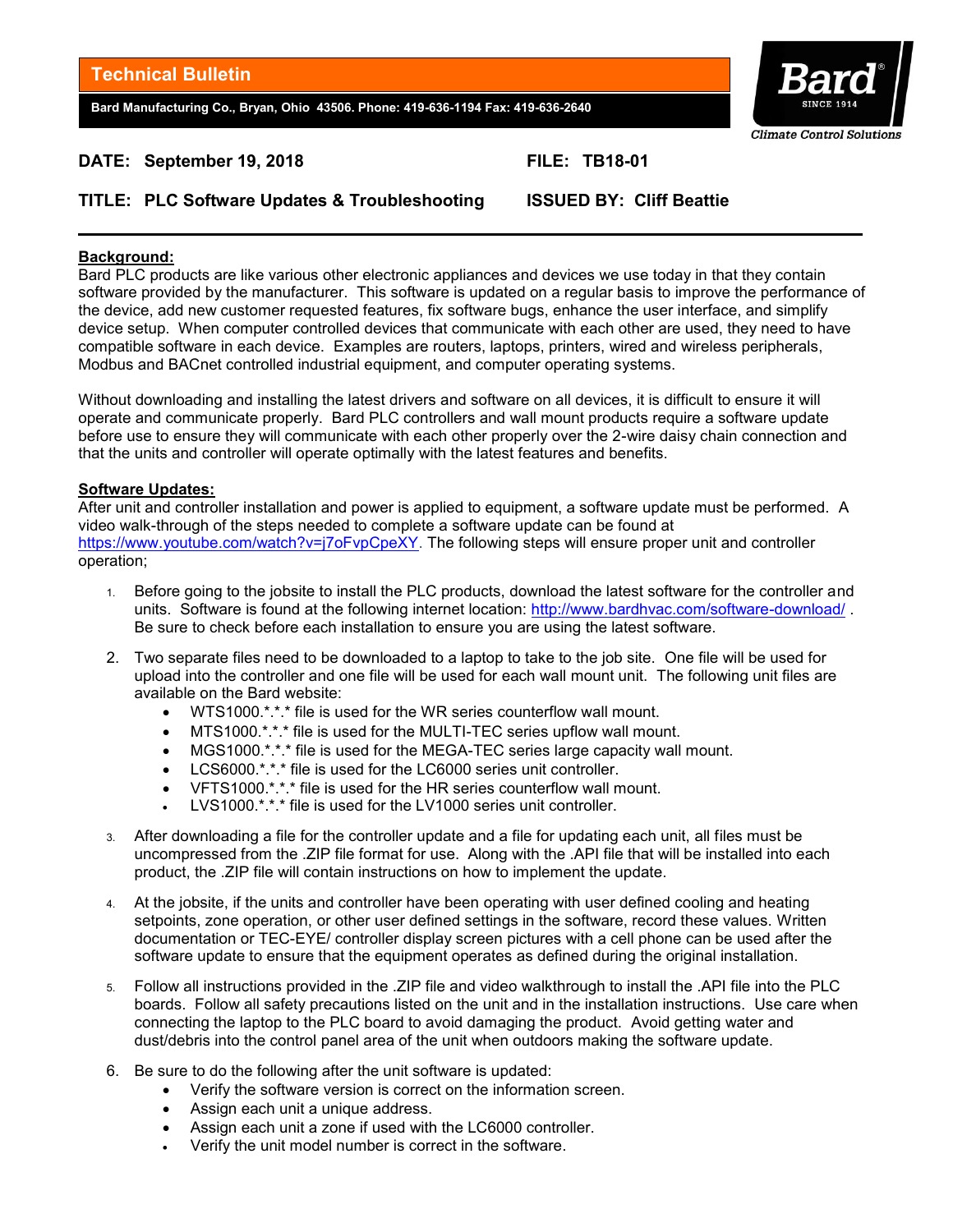- 7. Be sure to do the following after the controller software is updated:
	- Verify the software version is correct on the information screen.
	- Set the number of units connected to the controller.
	- Turn on all remote temperature and humidity sensors in each zone.
	- Verify fire suppression or other systems connected to the controller are functioning properly.
	- Adjust heating or cooling setpoints if necessary. Adjust any other settings per the application.
- 8. After software updates, make sure to re-insert all screws/fasteners to secure all panels removed on the unit and controller. Failure to replace all fasteners in the unit control panel door may result in sweat forming on the inner control panel surface during cooling operation.

# **Troubleshooting:**

*Q: When I plug into the PLC using a laptop, the UPGRADE folder does not automatically show up in File Explorer.*  A: Verify the following:

- Open file explorer software in the operating system and manually look for the UPGRADE folder.
- The laptop must use a Windows or Mac/Apple operating system capable of connecting to another device using a USB port.
- Verify the cable connecting the laptop is not damaged and correctly inserted into the USB port and the PLC.
- Verify the USB on the laptop is functioning by re-inserting the USB cable into another USB port.
- Check the MicroUSB port on the PLC board and all connectors to verify they are not damaged. Replace any damaged equipment.

### *Q: After the software upgrade, a NO LINK message is displayed on the TEC-EYE, programming tool, or controller display.*

A: Verify the following:

- After the software files are downloaded, the NO LINK message could be displayed for up to 5 minutes while the PLC reboots. Allow enough time for the software update.
- Verify the cable connecting the TEC-EYE or programming tool is fully connected into the RJ45 ports.
- Wait an additional 5 minutes, and cycle power to the unit or controller. If NO LINK message is still displayed after 5 minutes, replace PLC board.

#### *Q: When I look at the controller display, all units are shown as offline. What could be causing this?*  A: Verify the following:

- All units and the controller have the latest software from the Bard website.
- Each unit has a unique address in the unit Sys Config Menu.
- The 2-wire daisy chain is connected to the controller.
- The polarity connections of the daisy chain are correct in each unit and the controller.

## *Q: When I look at the controller display, some units are online and some units are offline. What could be causing this?*

A: Verify the following:

- Verify the correct number of units is set in the controller.
- All units and the controller have the latest software from the Bard website.
- Each unit has a unique address in the unit Sys Config Menu.
- The unit(s) offline are connected to the daisy chain.

## *Q: When I look at the LC6000 controller display, I can only see a temperature and humidity in zone 1. What could be causing this?*

A: Verify the following:

Verify the zone 2 and zone 3 sensors are enabled in the LC6000 software through the IO Config Menu.

#### *Q: When I look at the controller display, the temperature at the controller is incorrect. What could be causing this?*  A: Verify the following:

- Verify the sensor jumpers inside the wall or ceiling mounted temperature sensor are correctly set.
- Make sure the (2) NTC OUT wires from the temperature sensor are connected correctly at both the sensor and controller terminals. Check the wires for continuity.